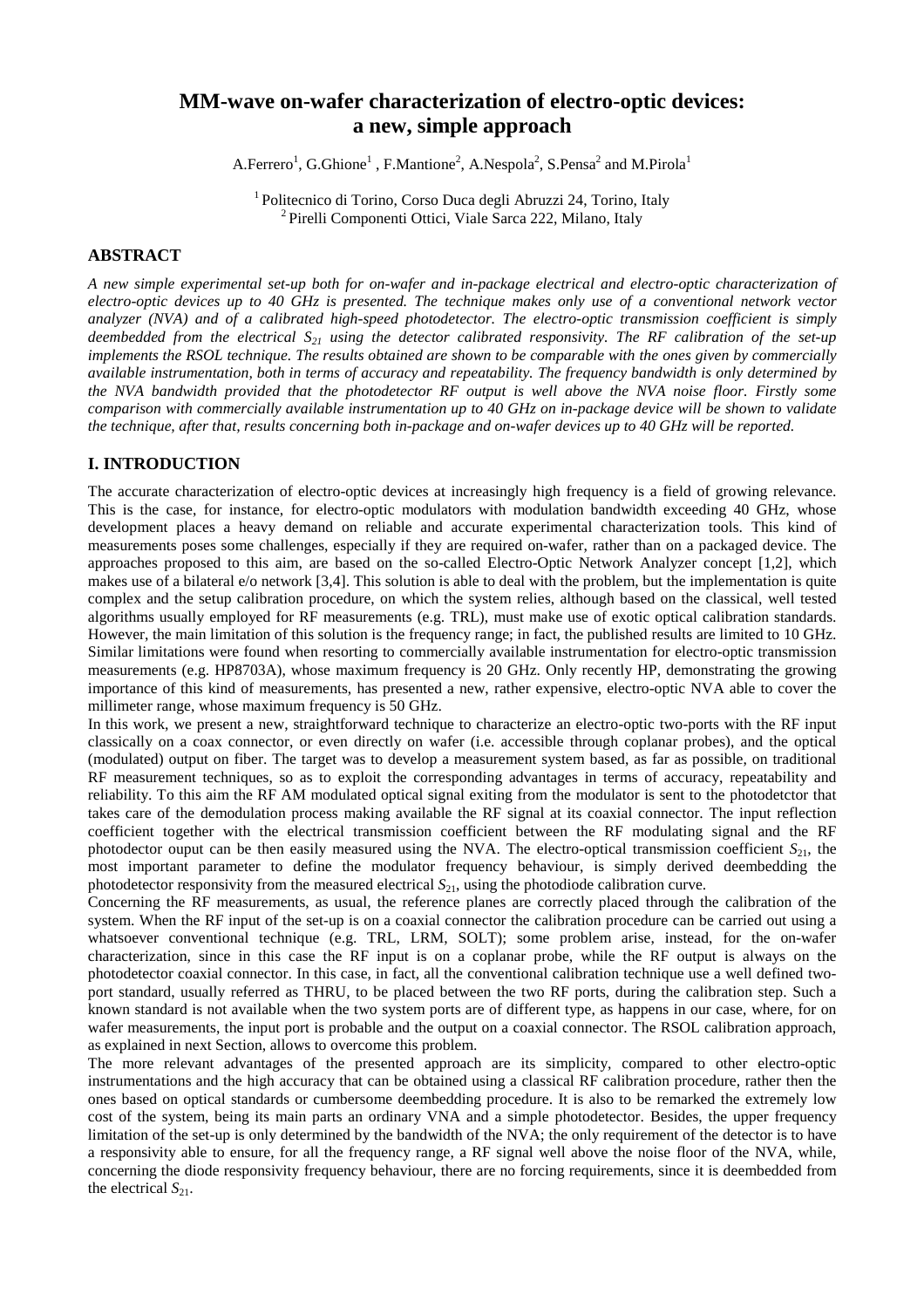The framework of the paper is the following: Section II describes the measurement set-up and the calibration procedure; Section III is devoted to the presentation of the experimental results: fist of all the validation of the system is carried out through comparison with commercially available HP instrumentation up to 40 GHz; after that, some example of characterization up to 40 GHz on both, on-wafer and in-package device are presented; Section IV is finally devoted to draw some conclusion.

### **II. THE EXPERIMENTAL SET-UP**

 The setup, shown in Fig. 1, relies on a high-speed calibrated photodiode, produced by Optospeed (model PD-MH-40A) and characterized by NIST, to detect the optical modulated signal, and on a traditional network analyzer to excite the DUT and measure the photodetector RF output. The system performs  $S_{11}$  and electro-optic  $S_{21}$  measurements on an electro-optic device with both coax or on-wafer input, implementing the so called RSOL calibration [5], that is the only technique able to deal with two-port devices having different port connectors, as happens in our case for the on wafer characterization. In fact, in this case (see Fig. 1), the two reference planes must be placed at the probe tips (sec. A, port 1), and at the coaxial output of the photodiode (sec. B, port 2). Conventional calibrations are useless (e.g. TRL, SOLT) since they all require a THRU (i.e. an ideal zero length connection) to be placed between the two sections, or at least a cumbersome de-embedding procedure to account for the coplanar probe effect. On the contrary the RSOL calibration [5] only makes use of an undefined two-port network, whose only requirement is to be reciprocal, instead of the fully known THRU standard. During the calibration step, see Fig. 2, simply another probe, cascaded with a coplanar transition, was adopted as the two-port reciprocal junction. To complete the error box extraction procedure, according to the RSOL technique, three one-port known standards, for each of the two ports, are required. We used the traditional one-port standard (short, open and load) on wafer to be connected to port 1, and on coaxial to be connected at port 2. Finally the electro-optic calibration is completed by combining the photodiode response ensured by the NIST (see Fig.3), with the error coefficients given by the calibration procedure described above.

### **III. RESULTS AND VALIDATION**

To test and validate the proposed technique, some Lithium Niobate electro-optic modulators, fabricated by Pirelli Componenti Ottici were measured. To evaluate the repeatability of the set-up several measurements have been carried out with the same calibration and also redoing the calibration step more times. Concerning the input reflection coefficient the spreading of the values obtained were within 8 % while, for the transmission coefficient a maximum difference of 4 % were found; as expected the maximum variations experienced on the reading of  $S_{11}$  are due to the presence of frequency with extremely low values of the input reflection coefficient. The validation step was carried out first of all through comparison between our set-up and the conventional electro-optic measurement equipment HP8703A. The results, up–to 20 GHz, that is the maximum frequency affordable by the HP8703A, both concerning the electrical  $S_{11}$  and the electro-optic  $S_{21}$  are reported in Fig. 4 and Fig. 5 respectively. Since the HP instrumentation only support coaxial RF input, the comparisons were made on a packaged device. The agreement obtained between the HP8703A and the new system concerning *S*11 (Fig. 4) is very good on the whole frequency range, in fact the maximum difference is below 0.2 dB. Fig. 5 reports the elecro-optic transmission  $S_{21}$  normalized, as usual, to the low frequency value. The agreement obtained is still quite good, and any way well within the expected range of  $\pm 1$  dB obtained combining the effect of the accuracy of the detector response given by NIST [6], together with the one of the HP8703A measurements [7]. The validation step has been then extended up to 40 GHz comparing the measurements obtained using this set-up and the ones found using the new electro-optic network analyzer, recently presented by HP, and able to go up to 50 GHz. Even in this case the on packaged device is the only configuration that can be measured by the HP setup. The results concerning the electro-optic  $S_{21}$ , up to 40 GHz, are reported in Fig. 6, that shows an excellent agreement between the two approaches, for all the frequency of the measured range.

The last shown results concern measurements on two similar electro-optic modulator: the first one is in-package format, while the second one is in on-wafer configuration. Fig. 7 and Fig. 8 report the electrical  $S_{11}$  and the electro-optic  $S_{21}$ respectively, up to 40 GHz, relative to the packaged device; Fig. 9 and Fig. 10 report instead the same thing for the onwafer modulator. Comparing the frequency behaviour exhibited by the electro-optic  $S_{21}$  of the two modulators (Fig. 8) and Fig. 10) it is possible to associate the connector and packaging effects to the more irregular response of the packaged modulator.

#### **IV. CONCLUSION**

A new simple approach for the characterization of electro-optical devices has been presented and validated. This method makes only use of a conventional NVA and a calibrated photodetector. The experimental results demonstrated that this technique, despite its simplicity, can be effectively used for characterization up to 40 GHz, of both on-package and on-wafer electro-optic devices, ensuring the same degree of accuracy and repeatability that can be obtained using commercially available instrumentations. To resume, the main advantages of the proposed technique are its simplicity, the high calibration accuracy that makes no use of optical standards, the capability to support both in-package and onwafer devices, the system bandwidth only limited by the NVA and the low cost of the set-up.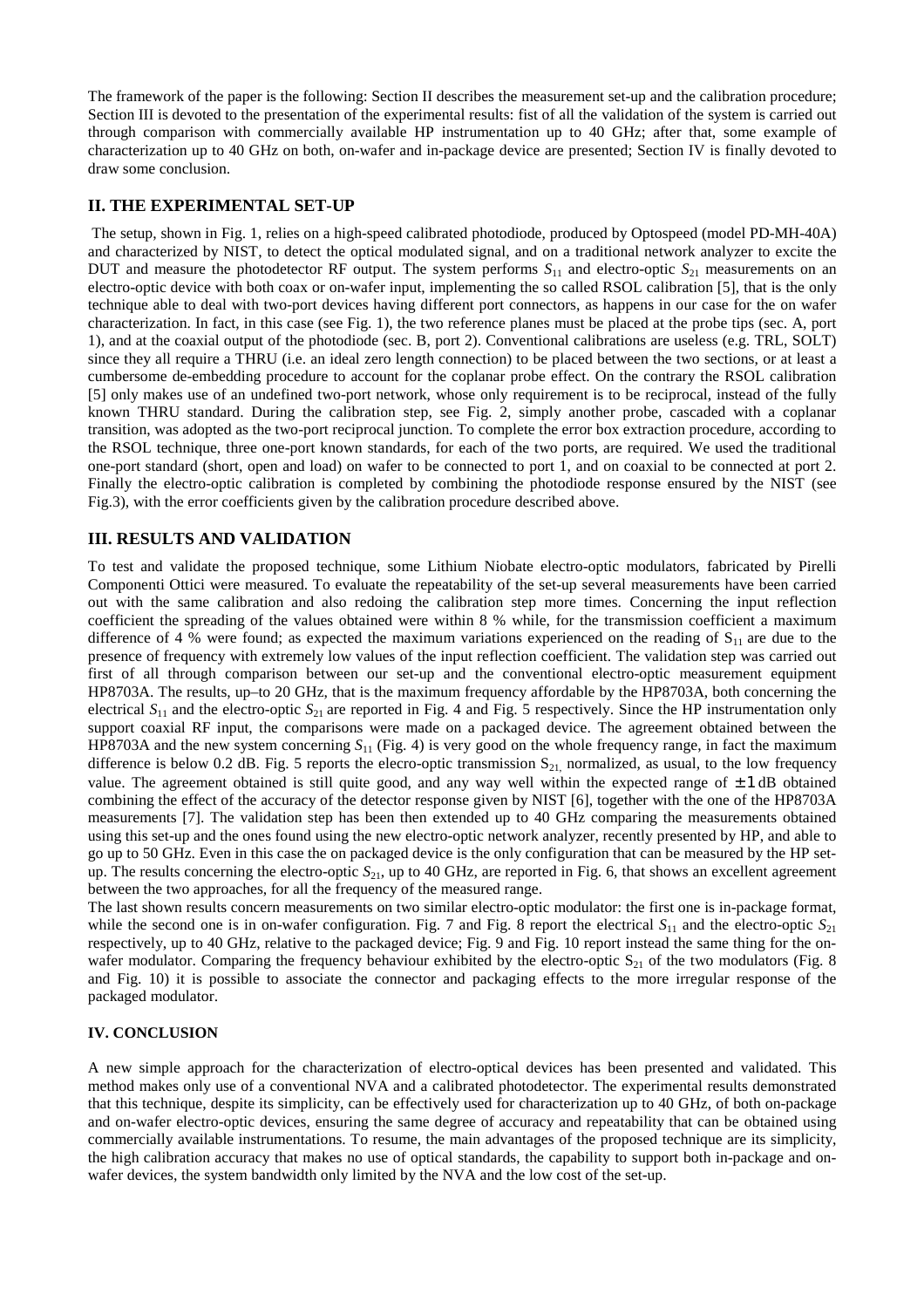**ACKNOWLEDGEMENTS:** This work was supported by CNR through the MADESS II project.



Fig. 1 – Measurement set-up Fig.2 – Calibration procedure





Fig.5 – Comparison between measurements of electro-optic *S*<sub>21</sub> on an electro-optic in-package modulator up to 20 GHz. Continuous curve: this set-up, dotted curve: HP8703A



Fig.3 – Optospeed photodiode electro-optical response Fig.4 – Comparison between measurements of *S*<sup>11</sup> on an electro-optic in-package modulator, up to 20 GHz. Continuous curve: this set-up, dotted curve: HP8703A



Fig.6 – Comparison between measurements of electro-optic *S*<sub>21</sub> on an electro-optic in-package modulator up to 40 GHz. Continuous curve: this set-up, dotted curve: new HP instrumentation